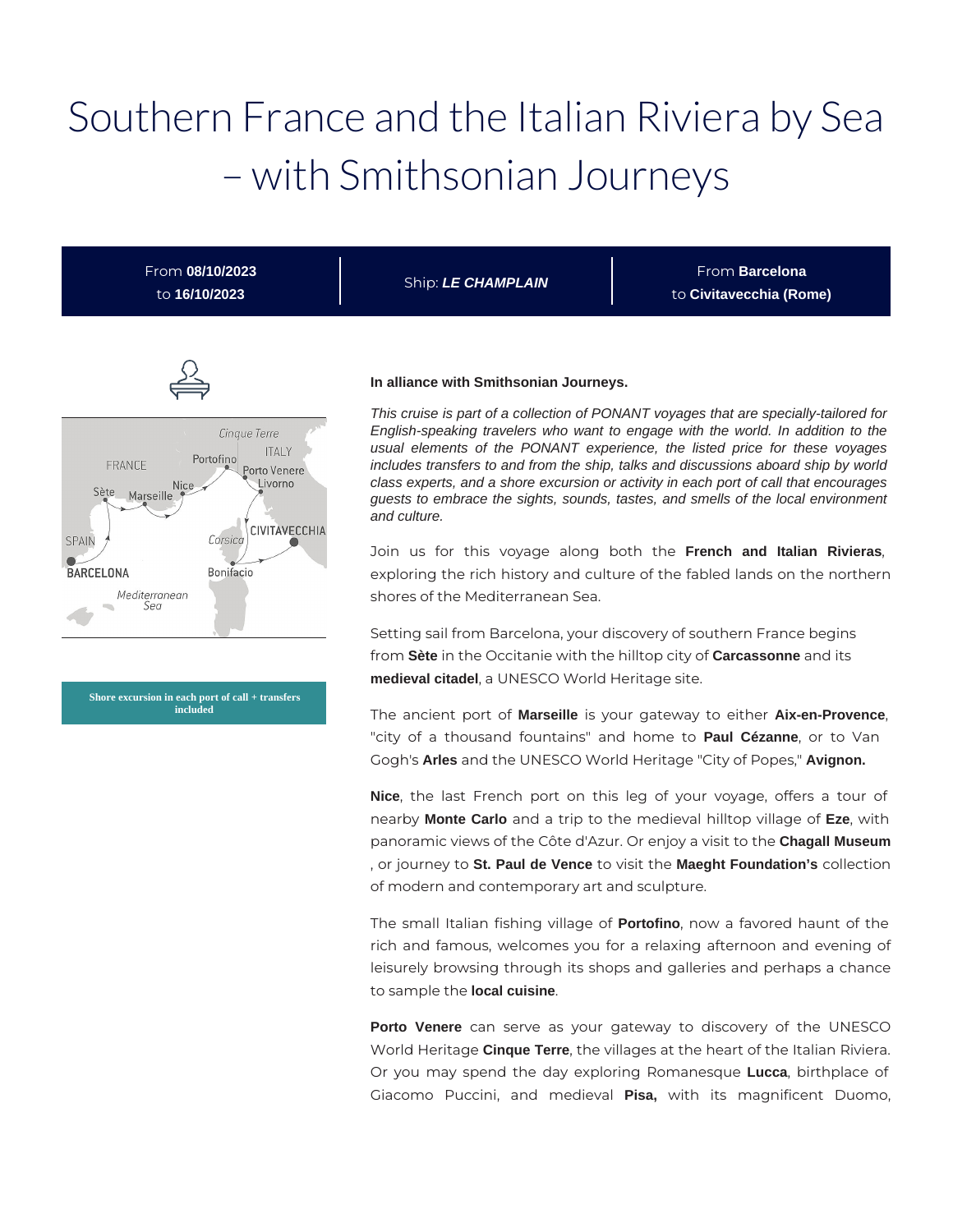Baptistry, and Leaning Tower.

From **Livorno**, a full day excursion to **Florence** introduces you to the heart of the Italian Renaissance. Or if you prefer, you may explore the **Etruscan ruins and museum** at nearby **Volterra.**

The last port of call before your voyage ends in the Roman port of Civitavecchia brings you back to French soil and to the spectacular 'sentinel city' of **Bonifacio,** perched high on cliffs on Corsica's southern coast, where you can stroll along medieval lanes lined with brightly colored houses, or take a local boat to explore the caves and islets along Bonifacio's scenic coast.



The information in this document is valid as of 06/07/2022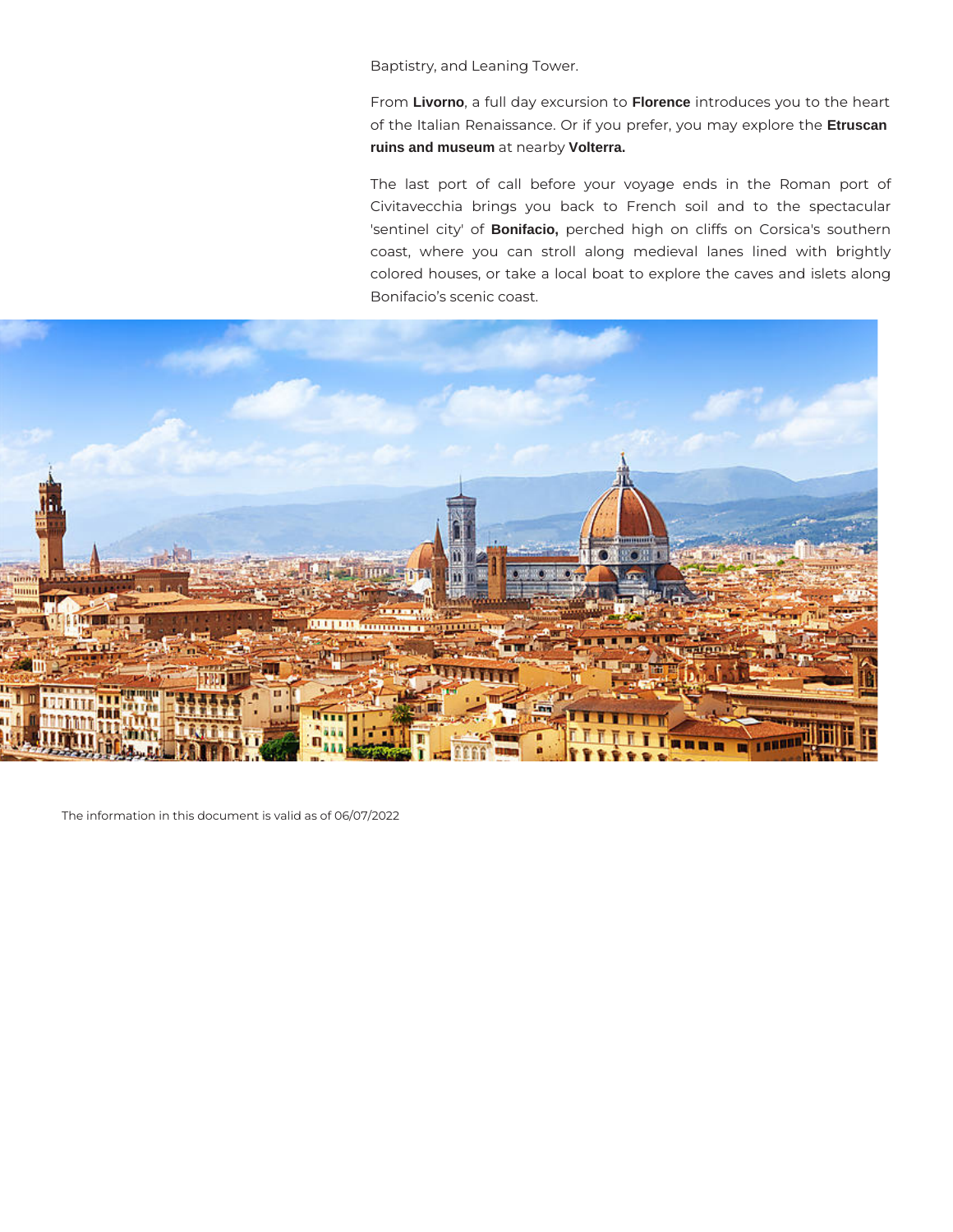# Southern France and the Italian Riviera by Sea – with Smithsonian Journeys **YOUR STOPOVERS :**

#### **BARCELONA**

Embarkation 08/10/2023 from 16:00 to 17:00 Departure 08/10/2023 at 18:00

Located on the seashore between the mountains of Montjuïc and Tibidabo, **Barcelona** offers its many visitors a perfect blend of tradition and modernism. Truly an open-air museum, the "prodigious town" reveals an astonishing range of artistic treasures and museums, combining Roman ruins, medieval districts and a number of avant-garde elements from the 20th Century. Over the years, it has been marked by some of the greatest artists, such as **Picasso**, **Miró** or **Gaudí**, most of whose work has been listed as World Heritage Sites by UNESCO. Take the time to stroll along **the Ramblas** and enjoy the gentle, typically Mediterranean lifestyle of the capital of Catalonia.

#### **SÈTE**

Arrival 09/10/2023 early morning Departure 09/10/2023 early evening

The port of **Sète,** referred to by locals as the "Venice of Languedoc" because of its many canals, is a resort town known for its beaches and a thriving center of art. It's also the gateway to nearby treasures of the Occitanie, including **Nîmes,** home to an exquisitely preserved **Roman Amphitheater** and the beautiful 18th-century **Jardins de la Fontaine**. The cities of **Narbonne** and **Carcassonne** are also within easy reach and serve as an introduction to the history and culture of this region. In Narbonne, you will want to visit the **Palais des Archevêques** and its **Archaeological Museum**, and in Carcassonne, you will be awed by the **medieval citadel,** a UNESCO World Heritage site.

#### **MARSEILLE**

Arrival 10/10/2023 early morning Departure 10/10/2023 late afternoon

The oldest harbour in France, **Marseille** is the city where PONANT has chosen to set up its company headquarters. Heart vibrating in its setting of Mediterranean Calanques, it reveals its raw and authentic beauty, made up of a thousand influences and cultures which, over the centuries, have made up its wealth. A stroll through the **Old Port** will allow you to discover the places corresponding to the city founded by the Greeks as well as **Notre-Dame-de-la-Garde Basilica**, with its astonishing neo-Byzantine architecture, which overlooks it. Close to the quays, the Place de Lenche, which covers the ancient agora, will be perfect for a break in one of its lively cafés before melting into the maze of narrow streets with colourful houses in the **Panier district**, just a stone's throw away.

#### **NICE**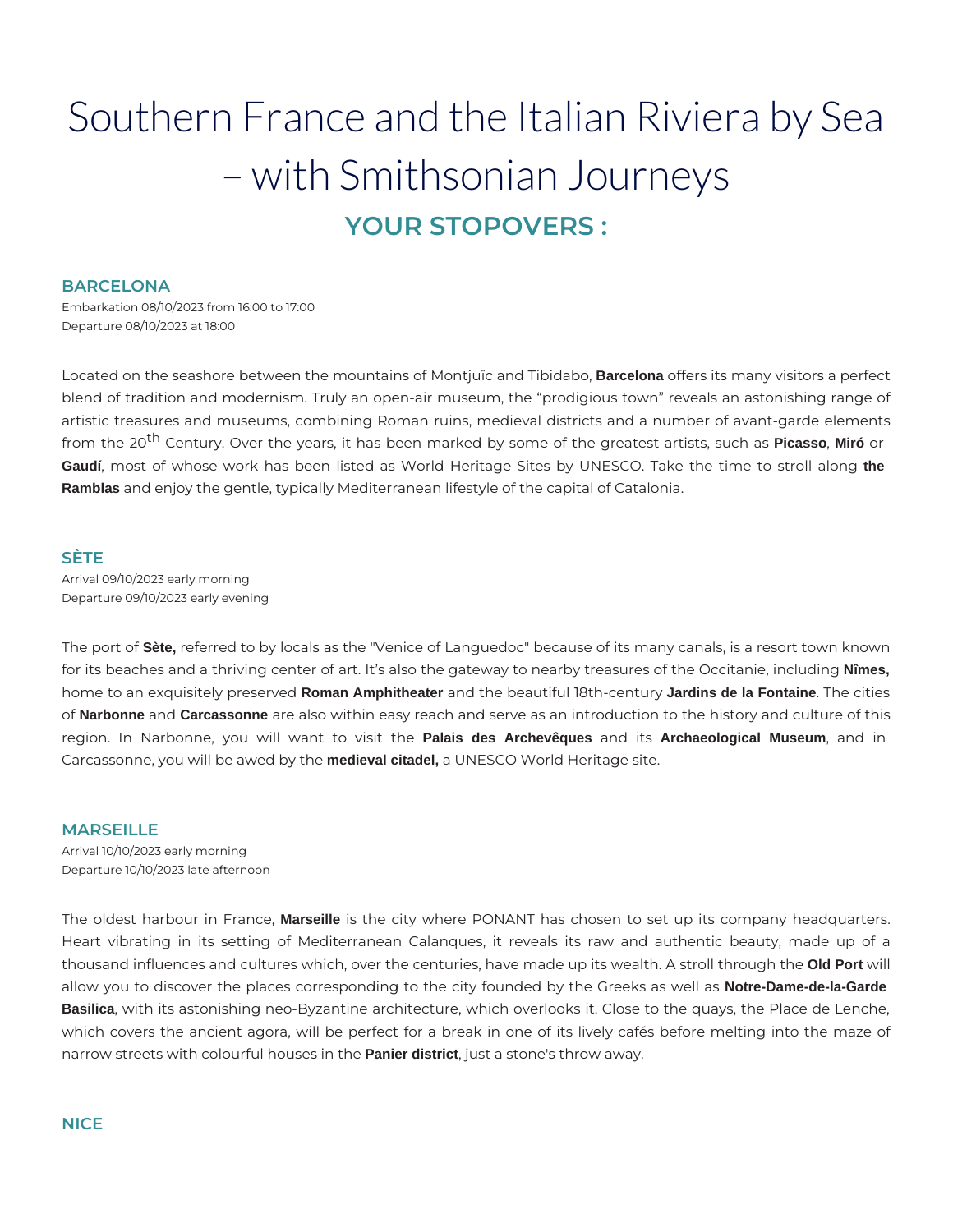Arrival 11/10/2023 early morning Departure 11/10/2023 evening

**Capital of the Cote d'Azur**, Nice is surrounded by an amphitheatre of hills and mountains that protects it from the wind. You will probably want to explore the Promenade des Anglais, where you can sit on one of the famous blue chairs laid out opposite the baie des Anges. The Château hill is also a very pleasent place to walk. This is the entrance to the **old city,** with its bustling markets and regional products along the main street, the Cours Saleya.

#### **PORTOFINO**

Arrival 12/10/2023 midday Departure 12/10/2023 late evening

Close to the Cinque Terre, **Portofino** is the jewel of the **Ligurian Riviera**. This "small village that stretches like a half moon around a silent basin", described by Guy de Maupassant, is today a pretty, lively little port that has managed to preserve the authenticity of its maritime traditions, which have been recognised since Ancient times. Built in the hollow of a small natural cove sheltered by the pine forest, the village is at the heart of a **protected maritime reserve** . The shimmering colours of its house fronts and the exceptional location of this village have inspired many authors and artists. You will also see the **Portofino lighthouse**, immaculate in its green setting. Perched on the **Punta del Capo** , it watches over the peninsula and its postcard setting.

#### **SAILING OFF CINQUE TERRE**

Arrival 13/10/2023 Departure 13/10/2023

The **Ligurian coast** will reveal the splendour of its contours as you sail along its abrupt landscapes facing the Mediterranean Sea. Listed as a **UNESCO World Heritage site** and a **national park** since 1999, the five villages of Riomaggiore, Manarola, Corniglia, Vernazza et Monterosso distil their charm and their uniqueness.

#### **PORTO VENERE**

Arrival 13/10/2023 early morning Departure 13/10/2023 early evening

Located on the magnificent chiselled coast of Liguria, to the north-west of the Italian peninsula, **Portovenere** is an unusual little fishing village. Clinging to the southernmost tip of the **Cinque Terre National park,** this charming town benefits from an exceptional location, at the mouth of the gulf of La Spezia. As soon as you set foot on land, you will be mesmerised by the pastel shades of the buildings. Via Capellini is its lively and welcoming main street, brimming with shops and restaurants. At the end of a long promenade, a steep road leads to **Doria castle.** Below, on its rocky spur, **the Church of Saint Peter** offers a splendid view of **Palmaria island.**

## **LIVORNO**

Arrival 14/10/2023 early morning Departure 14/10/2023 late afternoon